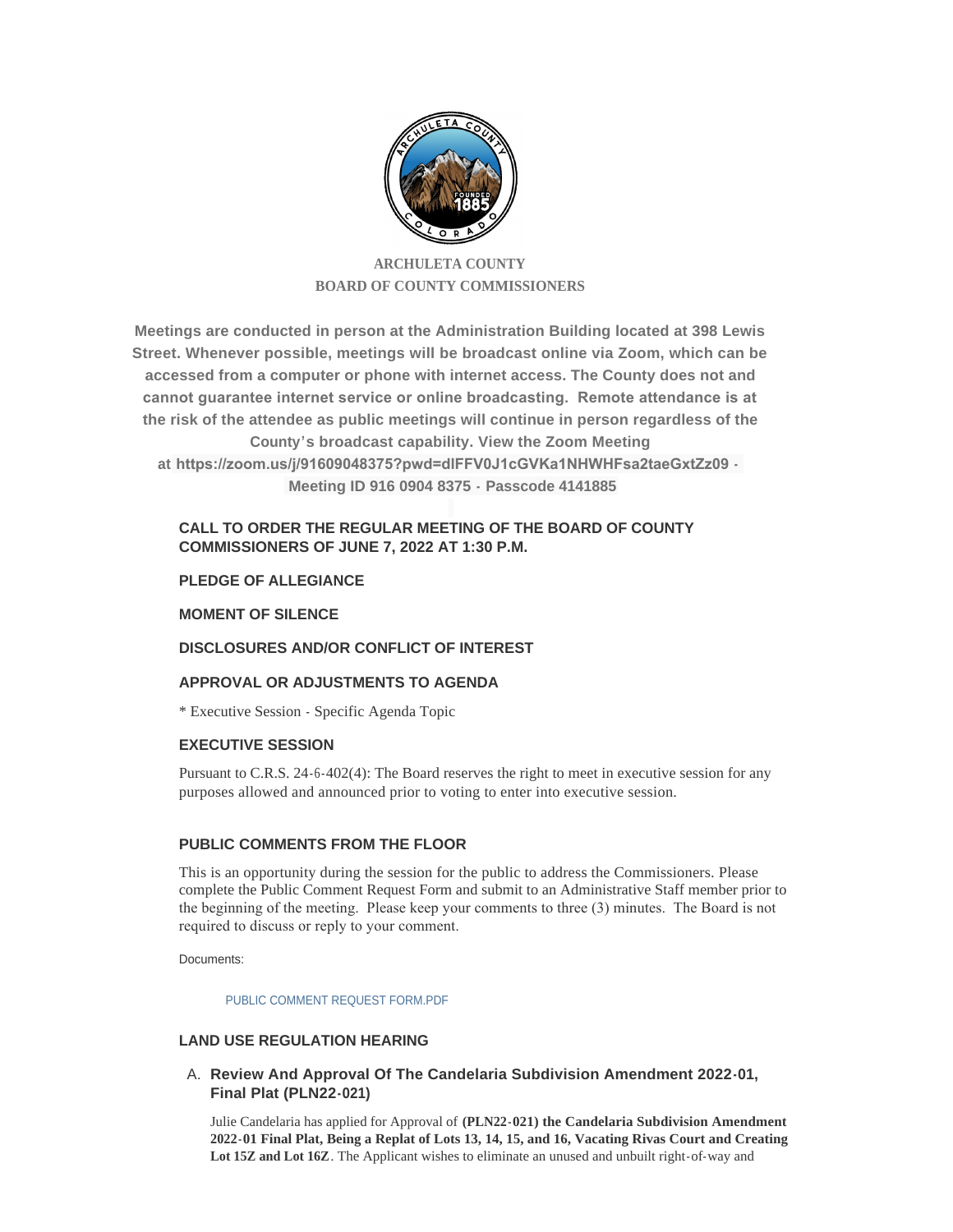consolidate four (4) lots into two (2) lots.

Pamela Flowers Presentor

Development Director Presentor's Title

Documents:

[22-021, CANDELARIS SUBDIVISION AMENDMENT 2022-01, VACATE AND CONSOLIDATE](http://www.archuletacounty.org/AgendaCenter/ViewFile/Item/10621?fileID=8294)  REPLAT, BOCC STAFF REPORT, 220601.PDF

### **CONSENT AGENDA**

# **PAYABLE WARRANTS AND PURCHASE CARDS** A.

### **May 18, 2022 - June 7, 2022**

### **REGULAR MEETING MINUTES** B.

#### **Regular Meeting Minutes 05/17/2022**

Draft of the Regular Meeting Minutes from May 17, 2022 for approval.

Documents:

#### [05-17-2022R.PDF](http://www.archuletacounty.org/AgendaCenter/ViewFile/Item/10636?fileID=8304)

# **Consideration Of Resolution 2022-\_\_\_\_\_ To Consolidate 4 Lots Into 1 Lot, In**  C. **Block 12 Of Aspen Springs Subdivision 4, Owned By Darlene Rae Cotton**

This request is to consider a Resolution authorizing the consolidation of Lots 16, 17, 18 and 19, in Block 12 of Aspen Springs Subdivision 4, to become Lot 19X , owned by Darlene Rae Cotton. This consolidation has been reviewed and is recommended for approval by the Development Services Director. The impact to the County budget includes fees paid per the County Fee Schedule, generally balanced by reduction in property taxes. Responsible Staff Member: Brandon Wolff, Planner.

Documents:

### [COTTON RESOLUTION.PDF](http://www.archuletacounty.org/AgendaCenter/ViewFile/Item/10623?fileID=8295)

### **Consideration Of Resolution 2022-\_\_\_\_\_ To Consolidate 2 Lots Into 1 Lot In Lake**  D. **Forest Estates, Owned By Jill And Todd Utz**

This request is to consider a Resolution authorizing the consolidation of Lots 539X and 541, in Lake Forest Estates, to become Lot 539XX, owned by Jill and Todd Utz. This consolidation has been reviewed and is recommended for approval by the Development Services Director. The impact to the County budget includes fees paid per the County Fee Schedule, generally balanced by reduction in property taxes. Responsible Staff Member: Brandon Wolff, Planner.

Documents:

#### [UTZ RESOLUTION.PDF](http://www.archuletacounty.org/AgendaCenter/ViewFile/Item/10626?fileID=8298)

# **Consideration Of Resolution 2022-\_\_\_\_\_ To Consolidate 2 Lots Into 1 Lot In Lake**  E. **Forest Estates, Owned By Suellen Loher And Douglas Call.**

This request is to consider a Resolution authorizing the consolidation of Lots 233 and 234, in Lake Forest Estates, to become Lot 233X, owned by Suellen Loher and Douglas Call. This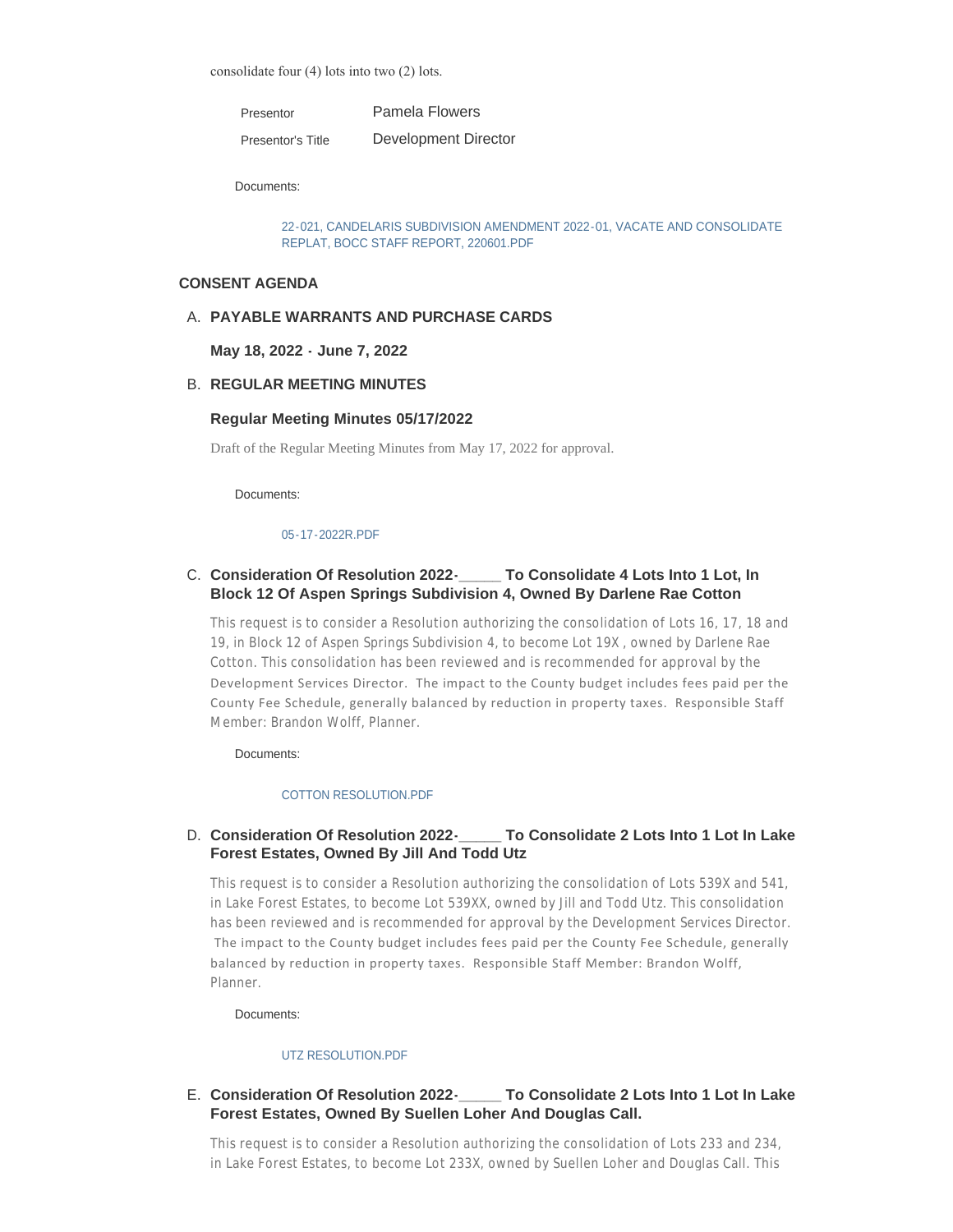consolidation has been reviewed and is recommended for approval by the Development Services Director. The impact to the County budget includes fees paid per the County Fee Schedule, generally balanced by reduction in property taxes. Responsible Staff Member: Brandon Wolff, Planner.

in Lake Forest Estates, to become Lot 233X, owned by Suellen Loher and Douglas Call. This

Documents:

#### [LOHER CALL RESOLUTION.PDF](http://www.archuletacounty.org/AgendaCenter/ViewFile/Item/10624?fileID=8296)

# **Consideration Of Resolution 2022-\_\_\_\_\_ To Consolidate 4 Lots Into 1 Lot In**  F. **Block 13 Of Aspen Springs Subdivision No 4, Owned By Silverhawk Whiteswan**

This request is to consider a Resolution authorizing the consolidation of Lots 5, 6, 7, and 8, Block 13 of Aspen Springs Subdivision No. 4, to become Lot 5X, owned by Silverhawk Whiteswan. This consolidation has been reviewed and is recommended for approval by the Development Services Director. The impact to the County budget includes fees paid per the County Fee Schedule, generally balanced by reduction in property taxes. Responsible Staff Member: Brandon Wolff, Planner.

Documents:

#### [WHITESWAN RESOLUTION.PDF](http://www.archuletacounty.org/AgendaCenter/ViewFile/Item/10625?fileID=8297)

#### **Consolidate 3 Lots Into 1 Lot In Rio Blanco Valley Re-Subdivision Of Unit Two, Owned By Christopher Durfee** G. Consideration Of Resolution 2022-

This request is to consider a Resolution authorizing the consolidation of Tracts 14A, 14B, and 14C, in Rio Blanco Valley Re -Subdivision of Unit Two, to become Tract 14CX, owned by Christopher J. Durfee. This consolidation has been reviewed and is recommended for approval by the Development Services Director. The impact to the County budget includes fees paid per the County Fee Schedule, generally balanced by reduction in property taxes. Responsible Staff Member: Brandon Wolff, Planner.

Documents:

#### [DURFEE RESOLUTION.PDF](http://www.archuletacounty.org/AgendaCenter/ViewFile/Item/10628?fileID=8300)

# **Consideration Of Resolution 2022-\_\_\_\_\_ To Consolidate 2 Lots Into 1 Lot In Rio**  H. **Blanco Cabin Sites Unit One, Owned By Jack Harmon And Christopher Gallagher**

This request is to consider a Resolution authorizing the consolidation of Lots 14 and 15, in Rio Blanco Cabin Sites Unit 1, to become Lot 14X, owned by Christopher T. Gallagher and Jack Michelson Harmon. This consolidation has been reviewed and is recommended for approval by the Development Services Director. The impact to the County budget includes fees paid per the County Fee Schedule, generally balanced by reduction in property taxes. Responsible Staff Member: Brandon Wolff, Planner.

Documents:

#### [HARMON RESOLUTION.PDF](http://www.archuletacounty.org/AgendaCenter/ViewFile/Item/10627?fileID=8299)

# **Ratification Of The Chairman's Signature On Resolution 2022-43 To Implement**  I. **A Stage 1 Fire Ban**

This resolution was for the implementation of a Stage 1 Fire Restriction for Archuleta County, effective as of 9:00 a.m. on Wednesday, May 18, 2022. The Chairman signed this resolution on May 18, 2022.

Documents: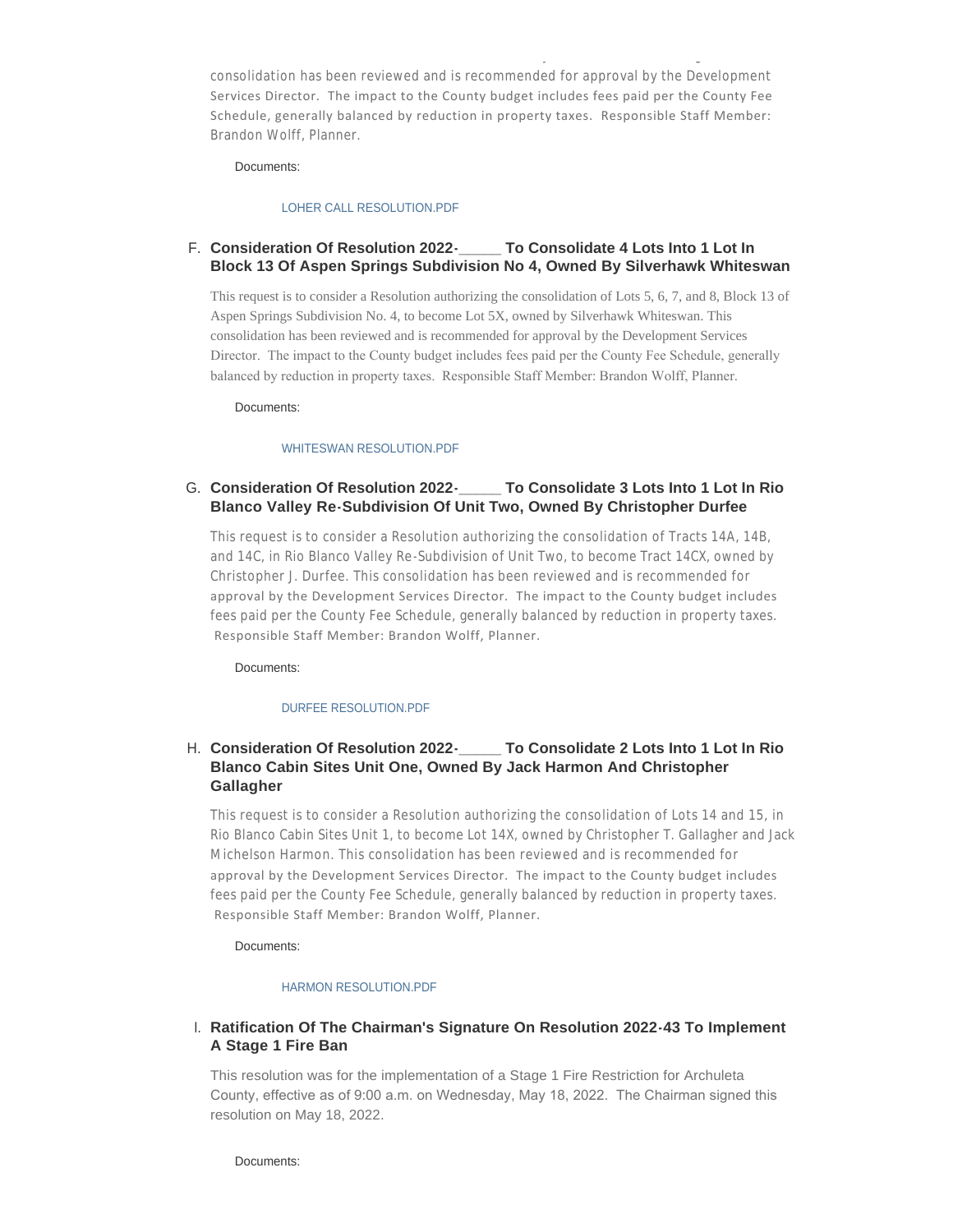### **Ratification Of The Chairman's Signature On A Letter To The FAA Declining**  J. **CARES Act Grant Funds**

This letter from the Board of County Commissioners declines the CARES Act grant funding for the airport. The Chairman signed this letter on May 17, 2022.

Documents:

#### [LETTER DECLINING CARES ACT FUNDING AIRPORT.PDF](http://www.archuletacounty.org/AgendaCenter/ViewFile/Item/10638?fileID=8306)

### **Ratification Of The Chairman's Signature On A Letter Of Interest To Purchase**  K. **Property**

This letter to Xcel Energy provides the Board of County Commissioners' interest in discussing a potential purchase of vacant land in Harman Park. The Chairman signed this letter on May 18, 2022.

Documents:

#### [LETTER TO XCEL ENERGY FOR PROPERTY PURCHASE.PDF](http://www.archuletacounty.org/AgendaCenter/ViewFile/Item/10639?fileID=8307)

### **Ratification Of The Chairman's Signature On An Emergency Facilities & Land**  L. **Use Agreement**

This agreement is for the San Juan National Forest and other firefighting entities to use the Archuleta County CSU Extension building, parking lot(s) and bare ground during the Plumtaw fire. The Chairman signed this agreement on May 23, 2022.

Documents:

#### [LAND USE AGREEMENT PLUMTAW.PDF](http://www.archuletacounty.org/AgendaCenter/ViewFile/Item/10640?fileID=8308)

#### **Ratification Of The Chairman's Signature On A Proxy For Park Ditch Company** M.

Park Ditch Company's annual meeting is on June 13, 2022. The Board of County Commissioners appointed Bob Formwalt as their proxy. The Chairman signed this proxy on May 24, 2022.

Documents:

#### [PARK DITCH COMPANY PROXY.PDF](http://www.archuletacounty.org/AgendaCenter/ViewFile/Item/10641?fileID=8309)

### **Ratification Of The Chairman's Signature On An Emergency Equipment Use**  N. **Invoice**

This invoice to the U.S. Forest Service is for the use of the Archuleta County Airport as a LUA Helibase during the Plumtaw fire. The Chairman signed this letter on May 31, 2022.

Documents:

#### [EMERGENCY EQUIPMENT USE INVOICE.PDF](http://www.archuletacounty.org/AgendaCenter/ViewFile/Item/10642?fileID=8310)

#### **NEW BUSINESS**

**Consideration And Selection Of Archuleta County's Employee Of The Month For**  A. **June 2022**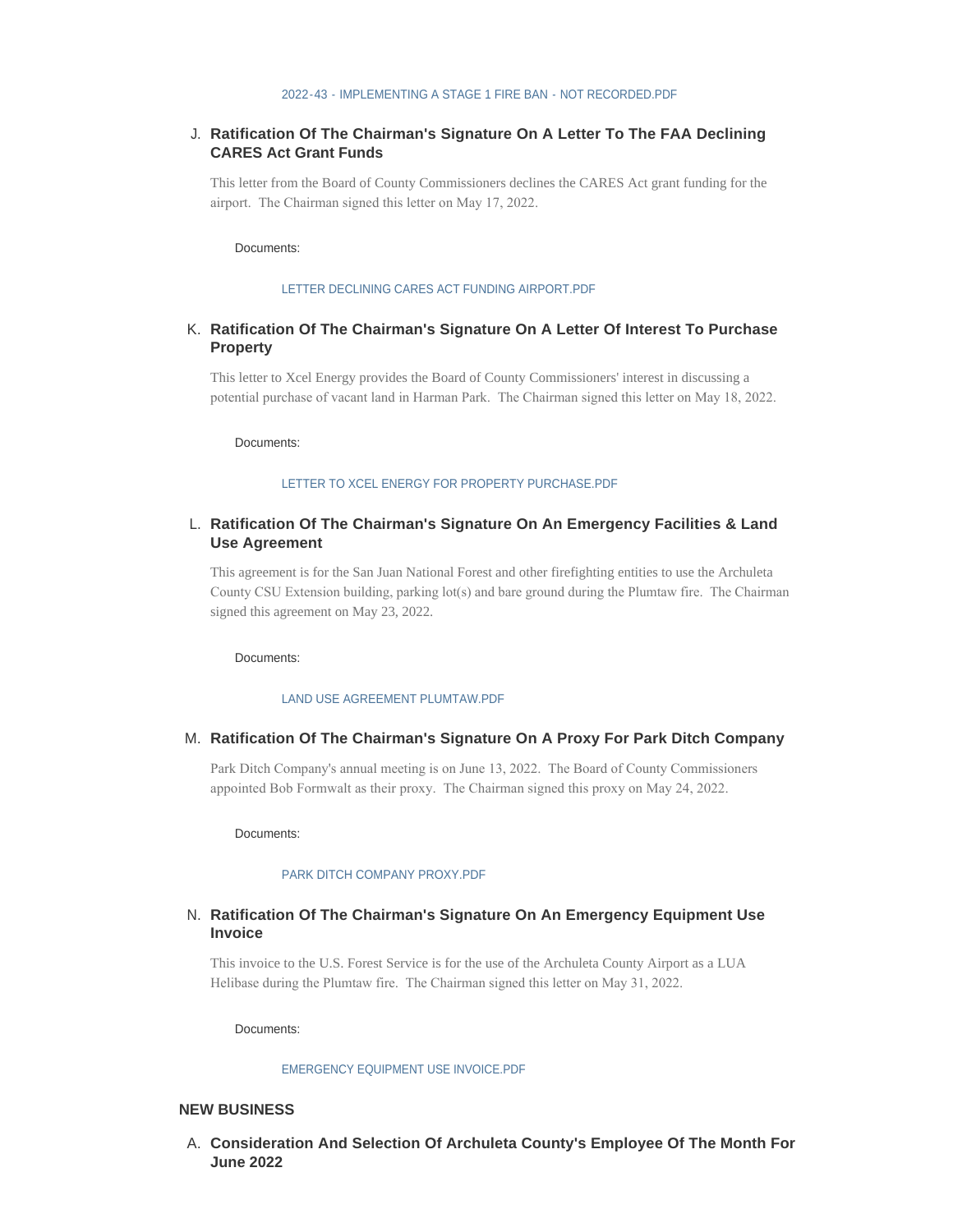The Employee of the Month program was created as a way to show county employee's how much they are appreciated. All county employees were invited to nominate a co-worker who provides service above and beyond the call of duty and/or exhibits core values that other employees observe and aspire to emulate. The nomination forms were shared with the BoCC and this agenda item is for the BoCC to select this month's Employee of the Month, who will be presented with a Certificate of Appreciation at the next scheduled work session.

Tina Woodman Human Resources Director Presentor Presentor's Title

# **Consideration Of A Special Events Park Use Permit For Master Class**  B. **Productions, LLC.**

This is an application for a Special Events Park Use Permit for Master Class Productions, LLC. to use Cloman Park for the Pagosa Open Disc Golf Tournament on September 10th and 11th, 2022. The proper fees were paid per the County Fee Schedule. Staff recommends approval of this park permit, contingent on the applicant providing a proper Certificate of Insurance.

Jamie Jones Administrative Assistant Presentor Presentor's Title

Documents:

#### [APPLICATION - PAGOSA OPEN 22 - FOR AGENDA.PDF](http://www.archuletacounty.org/AgendaCenter/ViewFile/Item/10644?fileID=8311)

# **C. Consideration And Approval Of Design Firm For Bus Facility**

An RFP for the design of the bus facility to be located at Harman Park was submitted May 13, 2022. Two submissions were received - one from Reynolds Ash + Associates for \$224,980, including NEPA requirements, and the other from SEH for \$447,694. The review team recommends the bus facility design be awarded to the low bidder, Reynolds Ash + Asociates. Design will be due and completed four months from the date of the contract execution.

| Presentor         | Laura Vanoni                      |
|-------------------|-----------------------------------|
| Presentor's Title | <b>Transportation Coordinator</b> |

# **Consideration And Approval To Allocate Secure Rural Schools Funding To**  D. **Public Schools**

On May 6, 2022, the State of Colorado disbursed \$302,072.42 to Archuleta County, being the County's share of 2022 Secure Rural Schools (SRS) funding. The funding has two potential uses - distribution to public schools teaching students who reside within Archuleta County, or distribution to the County's own Road and Bridge fund. Each year, a decision must be made regarding how much of the funding will be retained by the County, versus given to the public schools. Current rules require that a minimum of 25% be given to the public schools. This agenda item is to seek a decision on the allocation of these funds.

| Presentor                | Louise Sumner Woods     |
|--------------------------|-------------------------|
| <b>Presentor's Title</b> | <b>Finance Director</b> |

Documents:

[SRS FUNDING.PDF](http://www.archuletacounty.org/AgendaCenter/ViewFile/Item/10646?fileID=8312)